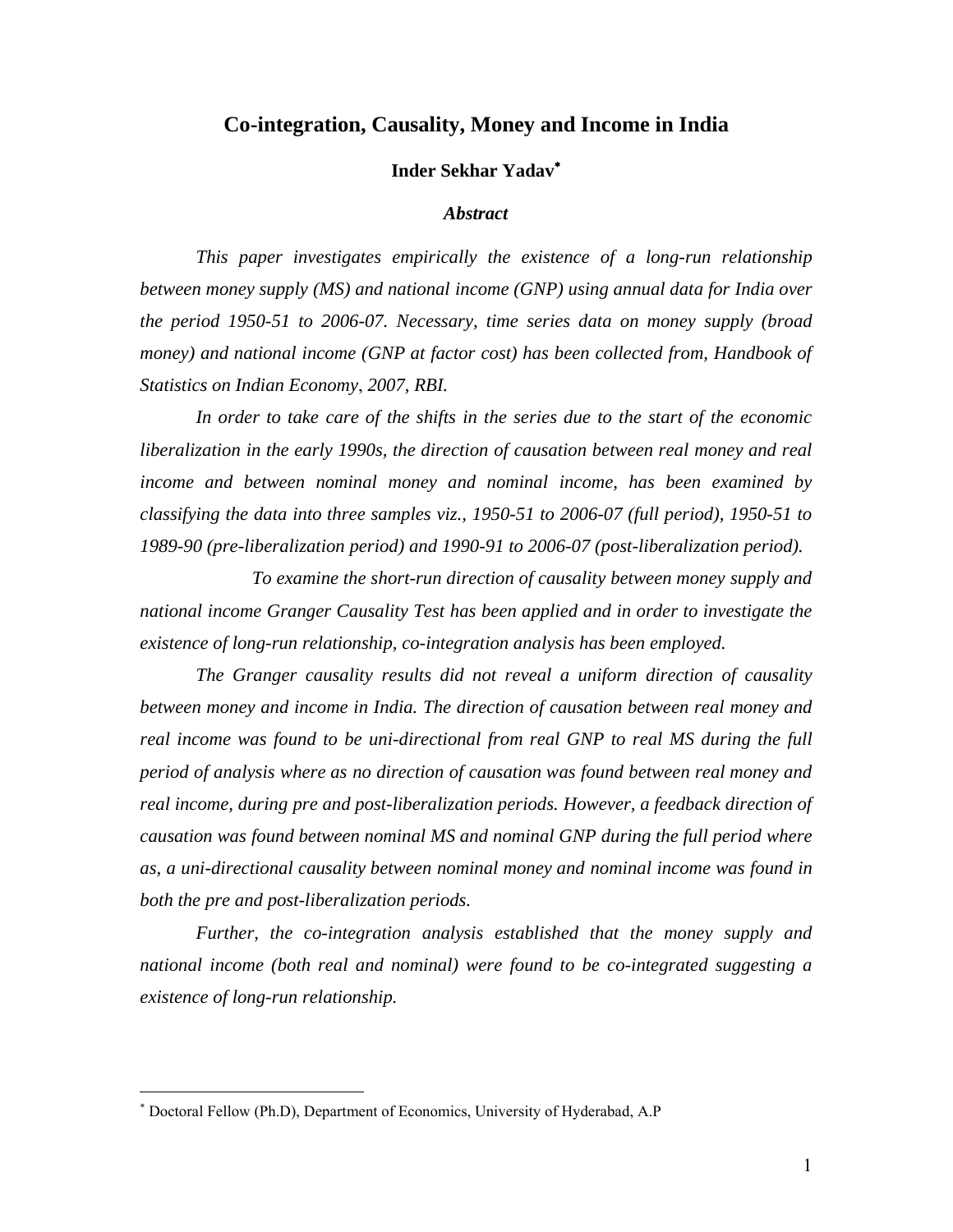#### **Background**

In an economy, Money and Income are important macroeconomic variables which play a crucial role particularly in determining the level of prices and interest rates. The monetarist view, mainly headed by Friedman states that an expansion in the quantity of money may generally expected to result in a rise in general price level and in turn impacts the level of national income. As noted, price stability is an essential condition for stability in economic life as well as economic growth. Fluctuations in prices, on the contrary, create an atmosphere of uncertainty which is not conducive to development activity. Further, if prices rise steadily over a long period, redistribution of national income and wealth takes place to the disadvantage of the poor, which eventually influences the aggregate demand pattern and in turn impacts the level of economic activity in an economy.

Thus, the supply of money or stock of money at any period of time has a tendency to impact prices and income levels in the economy and is one of the important active macroeconomic variable which the policy makers have to keep a check on it. Thus, according to monetarists view, the direction of causation runs from money to income and prices without any feedback. However, Keynesians argue that money does not play an active role in changing income and prices. In fact income plays the leading role in changing money stocks via demand for money implying that the direction of causation runs from income to money without any feedback. Similarly, changes in prices are mainly caused by the structural factors.

In light of this contradiction, Sims (1972) tested the causal relationship between money and nominal GNP in the bivariate framework. His study found that causality is uni-directional running from money to income in the post-war quarterly data for U.S as claimed by the Monetarists. However, he rejected the hypothesis that causality is unidirectional from income to money as claimed by the Keynesians.

However, the subsequent studies on the issue did not support Sims' findings. For instance, Fiege and Pearce (1976), using similar data, have found little or no causal relationship between money supply and GNP. Likewise, Pierce (1977) draws the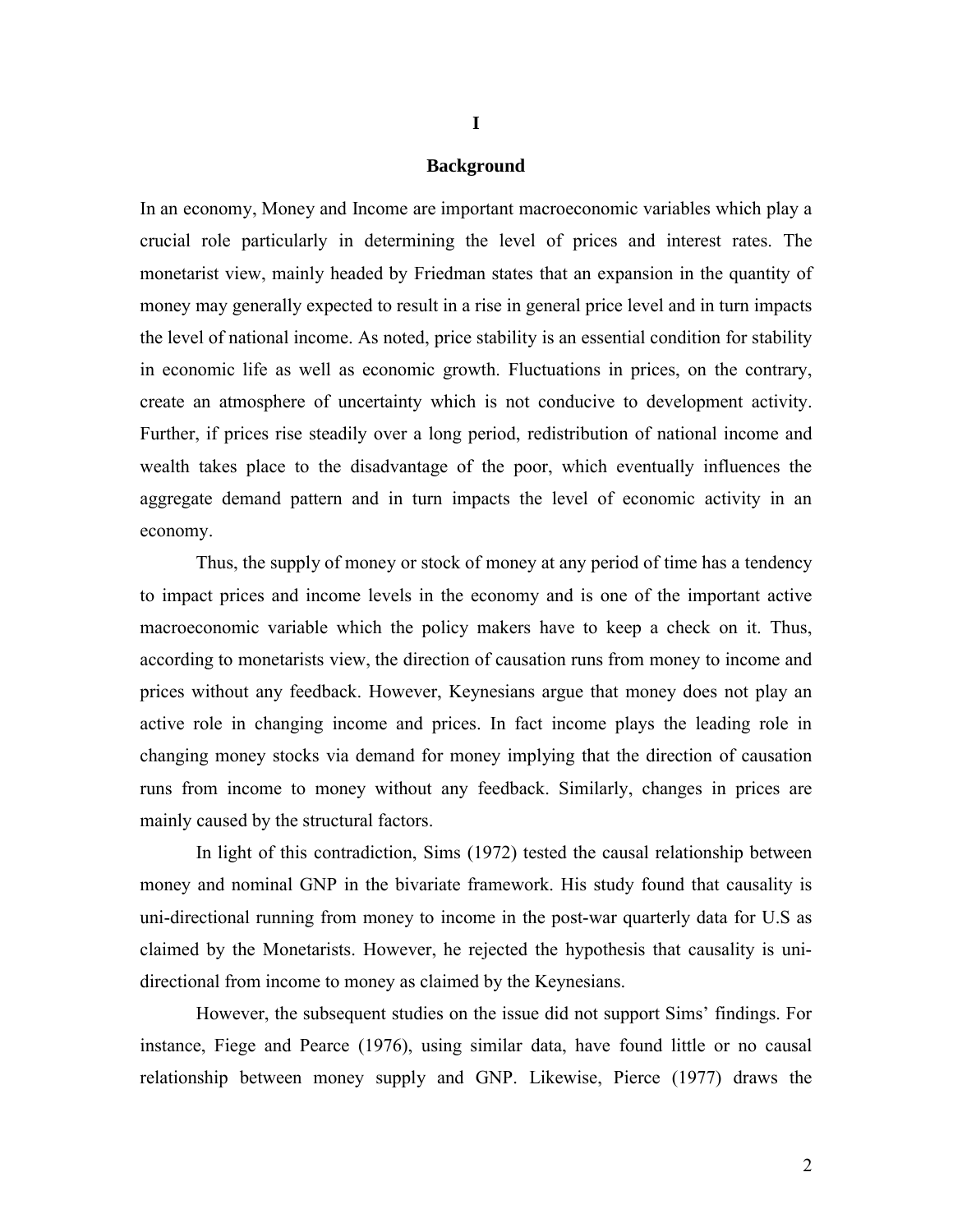conclusion that independence or lack of causal relationship characterizes important economic variables.

To examine the generality of Sims' results (1972), Williams, Goodhart, and Gowland (1976) undertook a similar study using U.K. data. They find that neither the causal relationship from money to income nor the reverse causality from income to money is significant. Rejection of the first hypothesis that causality is uni-directional from money to income was found to be decisive, but rejection of the second hypothesis that causality is uni-directional from income to money was found to be marginal at the 5 percent significance level.

On the other hand, Barth and Bennett (1974) replicating Sims test in Canadian economy, Lee and Li (1983) investigating causality among money, income, and prices in Singapore, Joshi and Joshi (1985) examining causality between money and income in India, Dyreyes, Starleaf, and Wang (1980), examining the pattern of causality between money and income for six industrialized countries, found a bi-directional causality contrary to Sims (1972).

Along with the direction of causality, the existence of long-run equilibrium relationship among money and income represented by a money demand function also has significant implications for monetary policy. For instance, the existence of the long-run equilibrium relationship between money and income implies that a monetary policy, using money as a policy instrument can influence fluctuations in income and prices otherwise, it is impossible for the central bank to use money as a policy instrument, and to control prices and income by controlling money.

The above discussion clearly indicates firstly, that the empirical evidence regarding the direction of causation between money and income remain inconclusive, and secondly, the direction of causation assumes importance especially for a developing economy like India, for effective implementation of its monetary policy. To add to this, the current debate on the causal relationship between money and income in India is certainly, inconclusive especially since India adopted new economic reforms in 1991.

Thus, in a developing economy like India, one of the important task of the central bank in framing its monetary policy is to understand the causal relationship between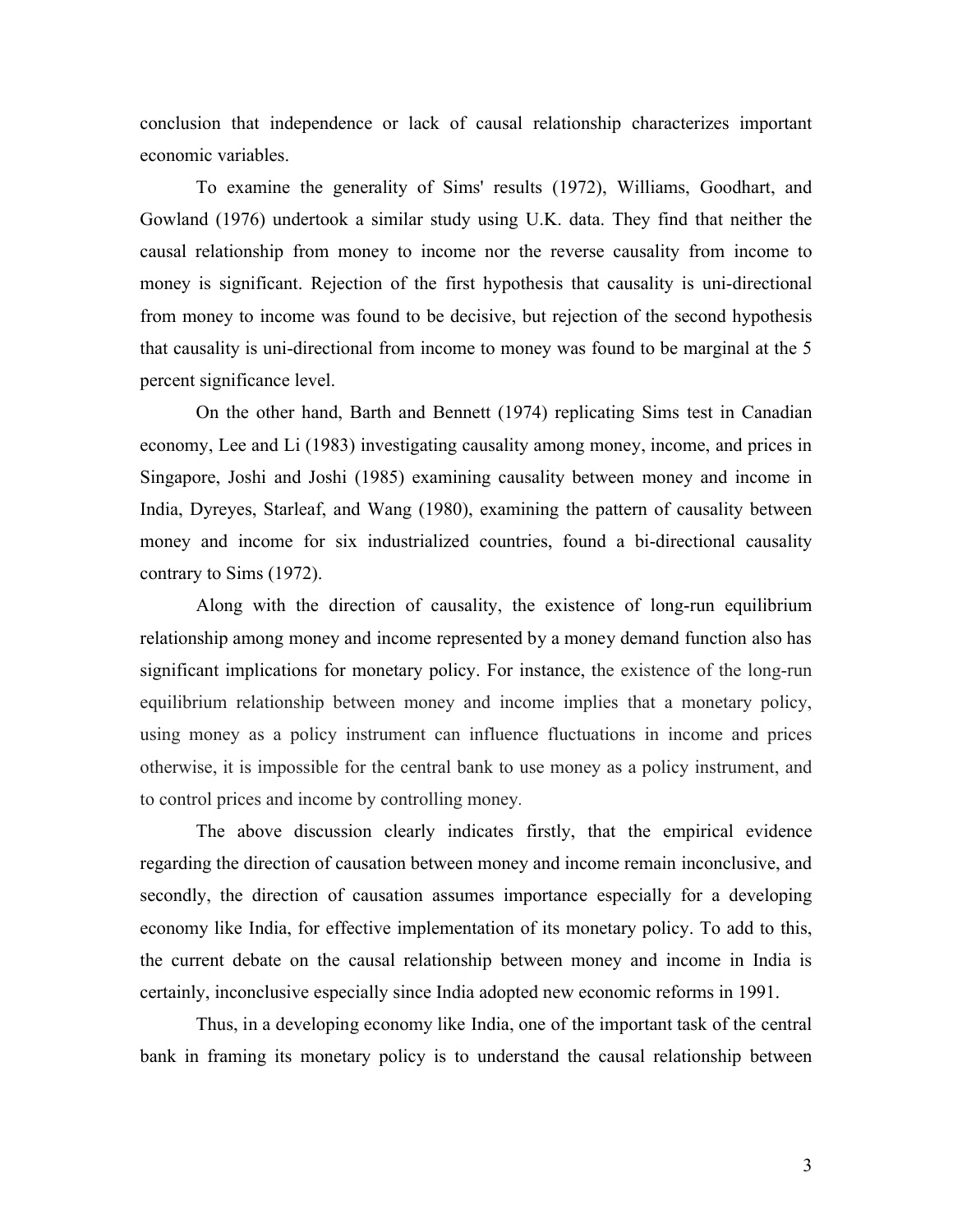money and income and understand the dynamics of future movements of some relevant aspects of the real economy.

Detecting the true causal directions among macroeconomic variables between money and income therefore assumes importance and is essential for effectiveness of its monetary policy and design of an appropriate policy. Therefore, this study attempts to investigate the causal relationship between money and income in India. Specifically, the direction of causation between real money and real income and between nominal money and nominal income has been investigated for three periods viz., 1950-51 to 2006-07 (full period), 1950-51 to 1989-90 (pre-liberalization period) and 1990-91 to 2006-07 (postliberalization period).

The paper is organized as follows. Section II presents the data used and the methodology followed to examine the nature and direction of causality between money and income in India. Section III presents empirical results and Section IV provides concluding remarks of the paper.

## **II**

## **Data and Research Strategy**

#### **The Data**

The macroeconomic data under examination consist of Gross National Product (GNP) at factor cost, and Money Supply (MS) both in real and nominal terms in Rs. crore from 1950-51 to 2006-07, which were collected from *Handbook of Statistics on Indian Economy*, 2007, RBI. The component of money supply used in the study is Broad Money (M3), which consists Narrow money i.e., currency with public, other deposits with RBI and demand deposits of banks  $(M_1)$  plus time deposits. In the present study, the direction of causation between money supply and national income has been examined both between real money supply (RMS) and real national income (RGNP) and nominal money supply (NMS) and nominal national income (NGNP). To capture the possible effects of economic liberalization initiated in the early 1990s in India, the causation relationship between RMS and RGNP and between NMS and NGNP is examined by classifying the data into three samples viz., 1950-51 to 2006-07 (full period), 1950-51 to 1989-90 (preliberalization period) and 1990-91 to 2006-07 (post-liberalization period).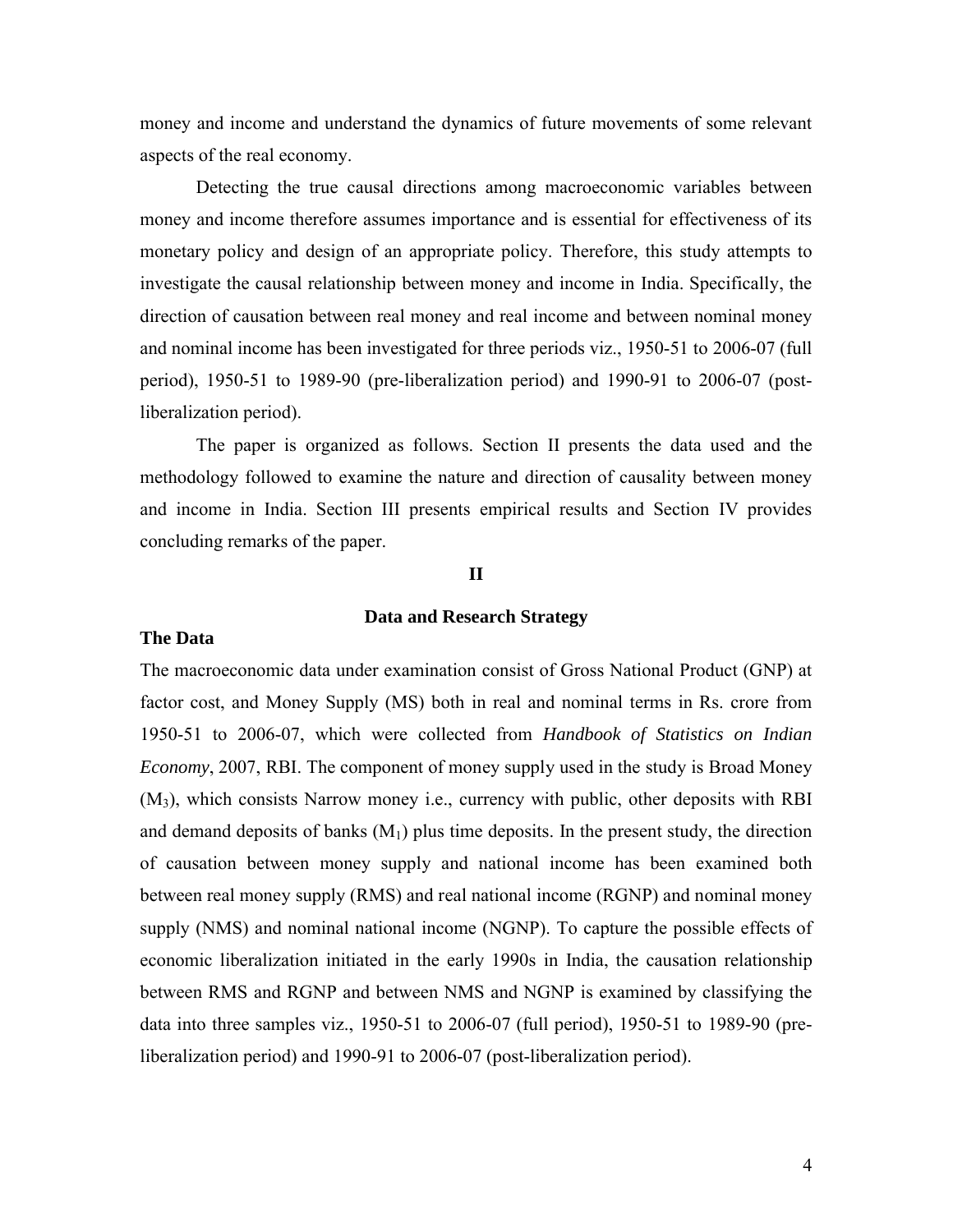#### **The Research Strategy**

To test the short-run nature and the direction of causality between money supply and national income in India, Granger *Causality Test* has been employed. The specification of the models is given below:

$$
\text{MS}_{t} = \gamma_{0} + \sum_{i=1}^{n} \lambda_{i} \text{GNP}_{t-i} + \sum_{j=1}^{m} \delta_{j} \text{MS}_{t-j} + \mathbf{u}_{t}
$$
-----(1)  
 
$$
\text{GNP}_{t} = \pi_{0} + \sum_{j=1}^{m} \mathbf{\pounds}_{j} \text{GNP}_{t-j} + \sum_{i=1}^{n} \theta_{i} \text{MS}_{t-i} + \mathbf{v}_{t}
$$
-----(2)

Where,  $u_t$  and  $v_t$ , are mutually uncorrelated white noise error terms such that  $E(u_t u_t) = E(v_t v_t) = 0$  for all t and t'(t≠ t'). In order to estimate the above two models and conduct Granger Causality Test, the selected variables should be stationary. For the purpose, unit root tests like Augmented Dickey-Fuller (ADF) and Phillips-Perron (PP) are employed to check the stationarity of the selected variables.

To determine the existence of a long-run relationship between money supply and national income a co-integration test is applied. In the present study the Engle and Granger (1987) two step procedure for modeling the relationship between co-integrated variables has been employed. The co-integration between the two series, here  $MS<sub>t</sub>$  and  $GNP_t$ , is tested by conducting the ADF and the PP test on residuals obtained from running the OLS regression, called the co-integrating regression:  $MS_t = \alpha_1 + \alpha_2 GNP_t + u_t$ .

The residuals from the co-integrating regression are retained and the ADF and PP tests are applied to the residuals, as follows:  $\Delta \hat{u}_t = \Phi \hat{u}_{t-1} + v_t$ .

The ADF and the PP test on residuals obtained from running the co-integrating regression is tested,  $H_0 = 0$  against  $H_1 < 0$  using MacKinnon, 1991 critical values. Here, the null hypothesis of the co-integration test is that the series formed by the residuals of each co-integrating regressions are non stationary while under the alternative hypothesis, the residuals are stationary. Hence, if the null hypothesis is not rejected, there is no longrun co-integration between the two underlying time series.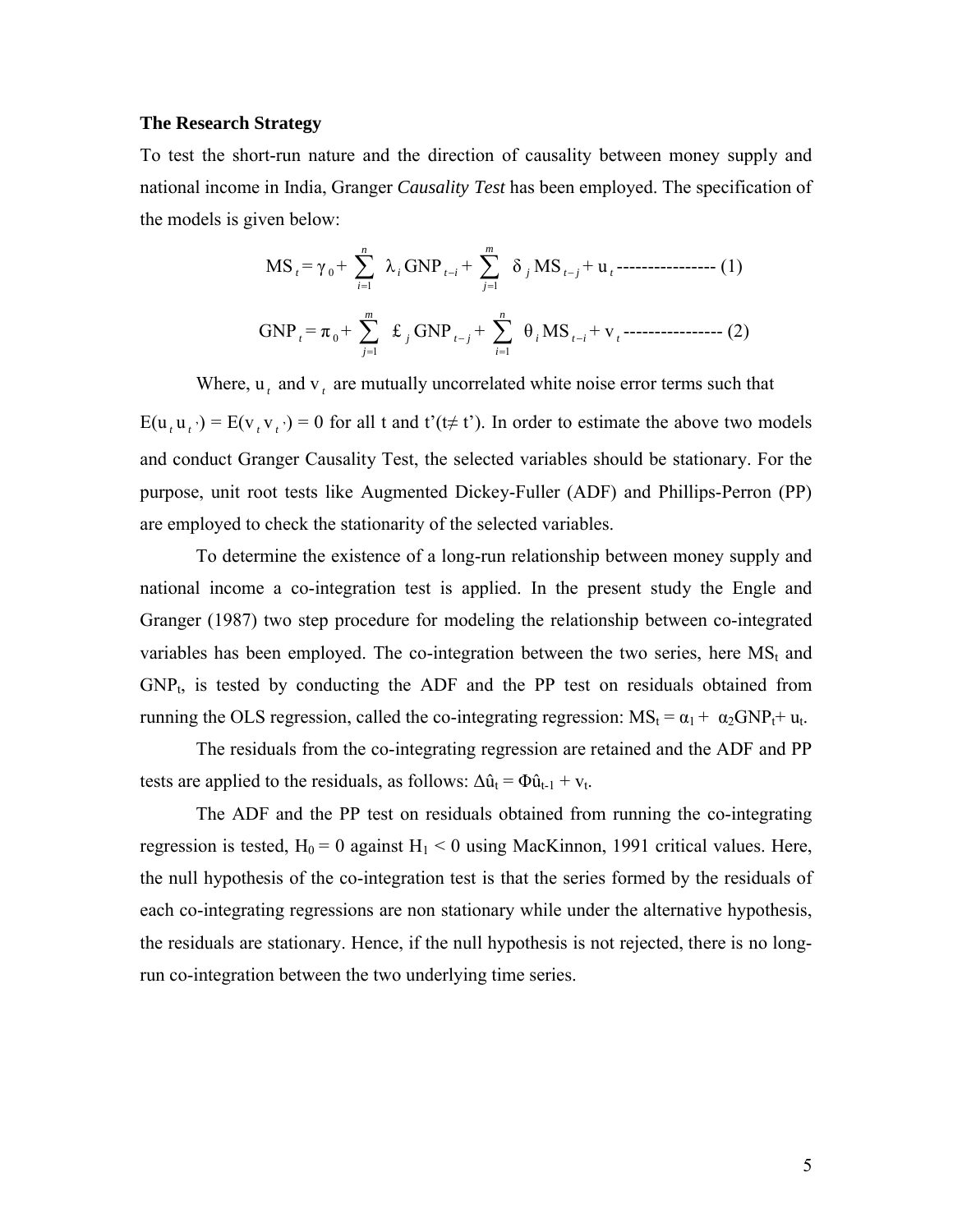#### **Empirical Discussion**

#### **Tests of Stationarity: The Unit Root Tests**

The tests for unit roots are closely related to the investigation of stationarity (or nonstationarity) in a time series. As mentioned earlier, unit root tests like Augmented Dickey-Fuller (ADF) and Phillips-Perron (PP) are employed to check the stationarity of the selected variables. The estimated t-value of the associated coefficient is stationary if the estimated coefficient is negative and significant. The stationarity of selected time series variables (RMS, RGNP, NMS, NGNP) conducted both at levels and at first differencing using unit root tests viz., ADF and PP are reported in Table 1 and Table 2 respectively.

All the chosen macroeconomic variables viz., RMS, RGNP, NMS, NGNP appeared to be stationary in their levels in all cases as per both ADF and PP tests as suggested by their respective test statistic which are significant at 1 percent level. Similarly, applying the same tests to first differences to determine the order of integration, the critical values are less (in absolute terms) than the calculated values of the test statistic for all selected variables in all cases. This shows that all of the series are integrated of order one  $[I(1)]$ , and become stationary after differencing once. Since all of the series are integrated of the same order, the series may be tested for the existence of a long-run relationship between them, i.e. a co-integrating relationship. Thus, cointegration analysis can be applied to the selected variables in the present analysis as all the series are found to be stationary in first differences.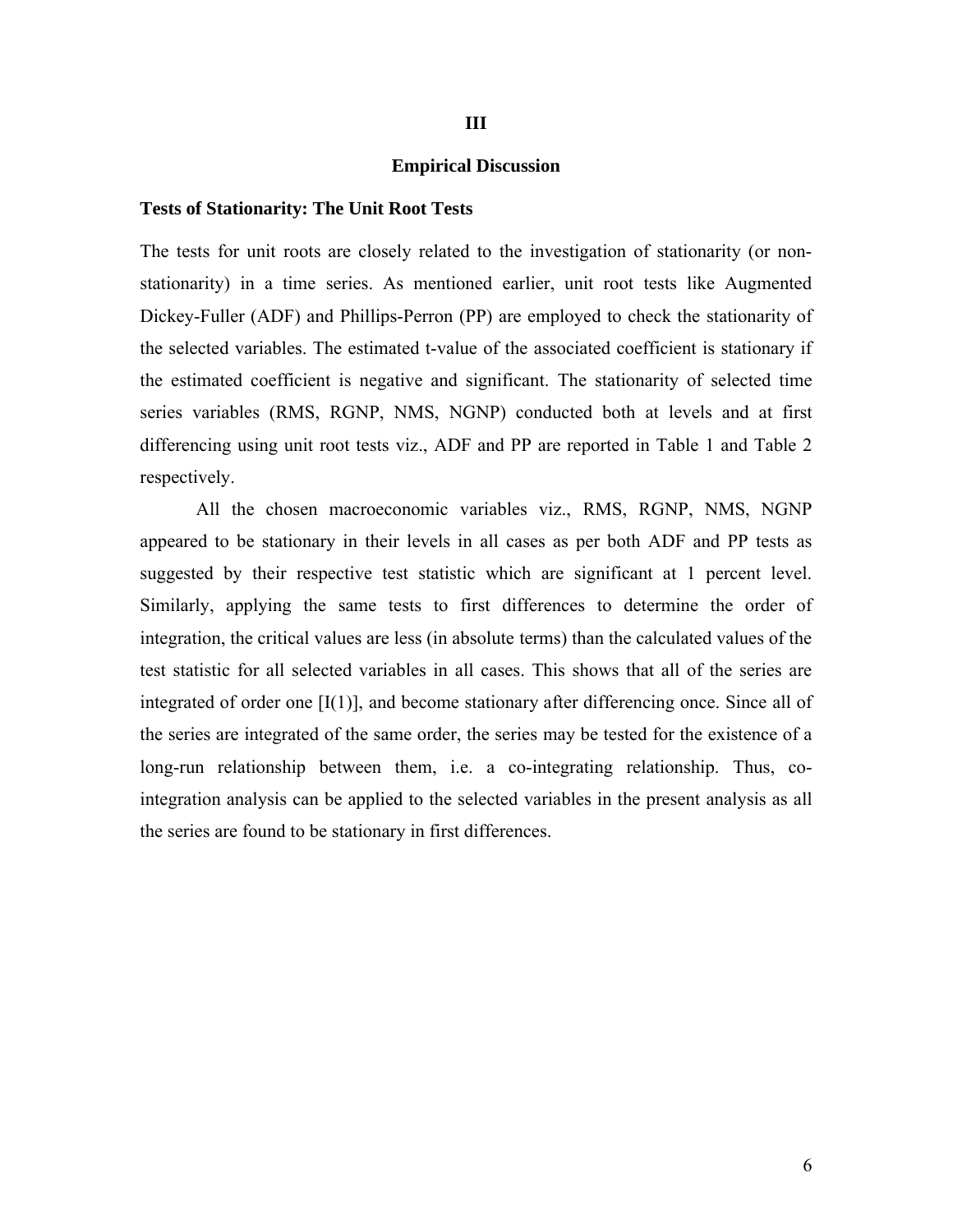| <b>Tests in Levels</b> |              |                 |              |               |  |  |
|------------------------|--------------|-----------------|--------------|---------------|--|--|
| Variables              | ADF          | ADF (Intercept) | <b>PP</b>    | PP (Intercept |  |  |
|                        | (Intercept)  | and Trend)      | (Intercept)  | and Trend)    |  |  |
|                        | $-4.919413*$ | $-6.433291*$    | $-7.987080*$ | $-9.699599*$  |  |  |
| <b>RGNP</b>            | $(-3.5547)$  | $(-4.1348)$     | $(-3.5523)$  | $(-4.1314)$   |  |  |
|                        |              |                 |              |               |  |  |
|                        | $-3.817477*$ | $-4.510289*$    | $-5.021877*$ | $-5.893029*$  |  |  |
| <b>RMS</b>             | $(-3.5547)$  | $(-4.1348)$     | $(-3.5523)$  | $(-4.1314)$   |  |  |
|                        |              |                 |              |               |  |  |
|                        | $-4.213378*$ | $-4.951115*$    | $-5.558143*$ | $-6.601921*$  |  |  |
| <b>NGNP</b>            | $(-3.5547)$  | $(-4.1348)$     | $(-3.5523)$  | $(-4.1314)$   |  |  |
|                        |              |                 |              |               |  |  |
|                        | $-3.817477*$ | $-4.510289*$    | $-5.021877*$ | $-5.893029*$  |  |  |
| <b>NMS</b>             | $(-3.5547)$  | $(-4.1348)$     | $(-3.5523)$  | $(-4.1314)$   |  |  |
|                        |              |                 |              |               |  |  |

**Table 1: Unit Root Tests of Stationarity of selected variables**

*\* Significant at 1 % level*

*Figures within parentheses indicate critical values Source: Authors Estimations MacKinnon (1991) critical values for rejection of hypothesis of unit root are applied*

| <b>Tests in First Differences</b> |              |                             |              |                |  |  |
|-----------------------------------|--------------|-----------------------------|--------------|----------------|--|--|
| Variables                         | ADF          | ADF (Intercept<br><b>PP</b> |              | PP (Intercept) |  |  |
|                                   | (Intercept)  | and Trend)                  | (Intercept)  | and Trend)     |  |  |
|                                   | $-10.58297*$ | $-10.52995*$                | $-19.52622*$ | $-19.45530*$   |  |  |
| <b>RGNP</b>                       | $(-3.5572)$  | $(-4.1383)$                 | $(-3.5547)$  | $(-4.1348)$    |  |  |
|                                   |              |                             |              |                |  |  |
|                                   | $-6.928264*$ | $-6.861331*$                | $-11.66764*$ | $-11.80708*$   |  |  |
| <b>RMS</b>                        | $(-3.5572)$  | $(-4.1383)$                 | $(-3.5547)$  | $(-4.1348)$    |  |  |
|                                   |              |                             |              |                |  |  |
|                                   | $-9.854477*$ | $-9.766504*$                | $-15.53706*$ | $-15.59098*$   |  |  |
| <b>NGNP</b>                       | $(-3.5572)$  | $(-4.1383)$                 | $(-3.5547)$  | $(-4.1348)$    |  |  |
|                                   |              |                             |              |                |  |  |
|                                   | $-6.928264*$ | $-6.861331*$                | $-11.66764*$ | $-11.80708*$   |  |  |
| <b>NMS</b>                        | $(-3.5572)$  | $(-4.1383)$                 | $(-3.5547)$  | $(-4.1348)$    |  |  |
|                                   |              |                             |              |                |  |  |

| Table 2: Unit Root Tests of Stationarity of selected variables |  |  |  |  |  |
|----------------------------------------------------------------|--|--|--|--|--|
|                                                                |  |  |  |  |  |

*\* Significant at 1 % level*

*unit root are applied Source: Authors Estimations Figures within parentheses indicate critical values MacKinnon (1991) critical values for rejection of hypothesis of*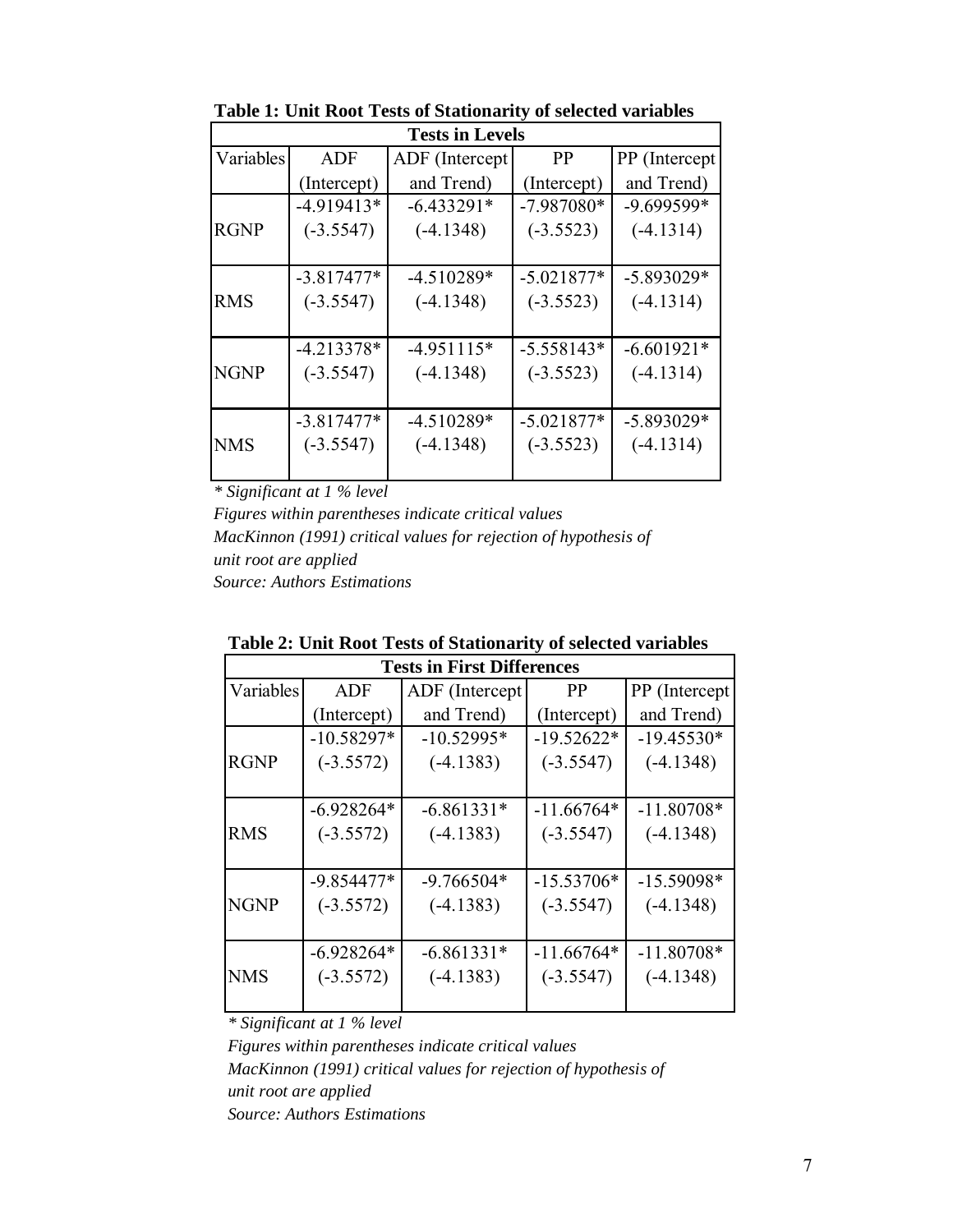#### **Granger Causality Results**

As mentioned earlier, the present study has adopted the Granger Causality Test to examine the pair wise causal relation between real money supply (RMS) and real national income (RGNP) and nominal money supply (NMS) and nominal national income (NGNP). Similarly as noted earlier, in the present study, the direction of causation between RMS and RGNP and between NMS and NGNP is examined by classifying the data into three samples viz., 1950-51 to 2006-07 (full period), 1950-51 to 1989-90 (preliberalization period) and 1990-91 to 2006-07 (post-liberalization period).

Granger Causality Test is sensitive to the number of lags used in the analysis. In the present study the above models were estimated up to three lags to see the changes or variations in the results (if any). However, no considerable changes and variations in the estimated different lag models were found. The results of pair wise Granger Causality Test conducted between RMS v/s RGNP and NMS v/s NGNP is reported in Table 3 and Table 4 respectively for lag 2.

The result of the causality test depict, that there is uni-directional causation from RGNP to RMS suggesting real national income Granger causes India's real money supply (RGNP→RMS) during 1950-51 to 2006-07 (full period), since the estimated Fvalue is significant at 10 percent level. However, on the other hand, there is no reverse causation noted from India's real money supply to national income, since the computed F-value is not statistically significant.

The causality between real money supply and real national income during both the pre and post liberalization periods were found to be independent as suggested by the respective low F-statistic and high probability values in both the models respectively.

However, contrary to above evidence, a bi-directional or feedback causal relationship between noninal money supply and nominal national income  $(NMS \leftrightarrow NGNP)$  is reported as the estimated F-statistic value is significant at 10 percent and 1 percent level respectively during the full period of the analysis.

However, again (as evidenced in case of causality between real money and real income during full period analysis) a uni-directional causation from nominal income to nominal money supply (NGNP→NMS) in India is also reported during the pre and post liberalization periods as the estimated F-statistic value is significant at 1 percent and 10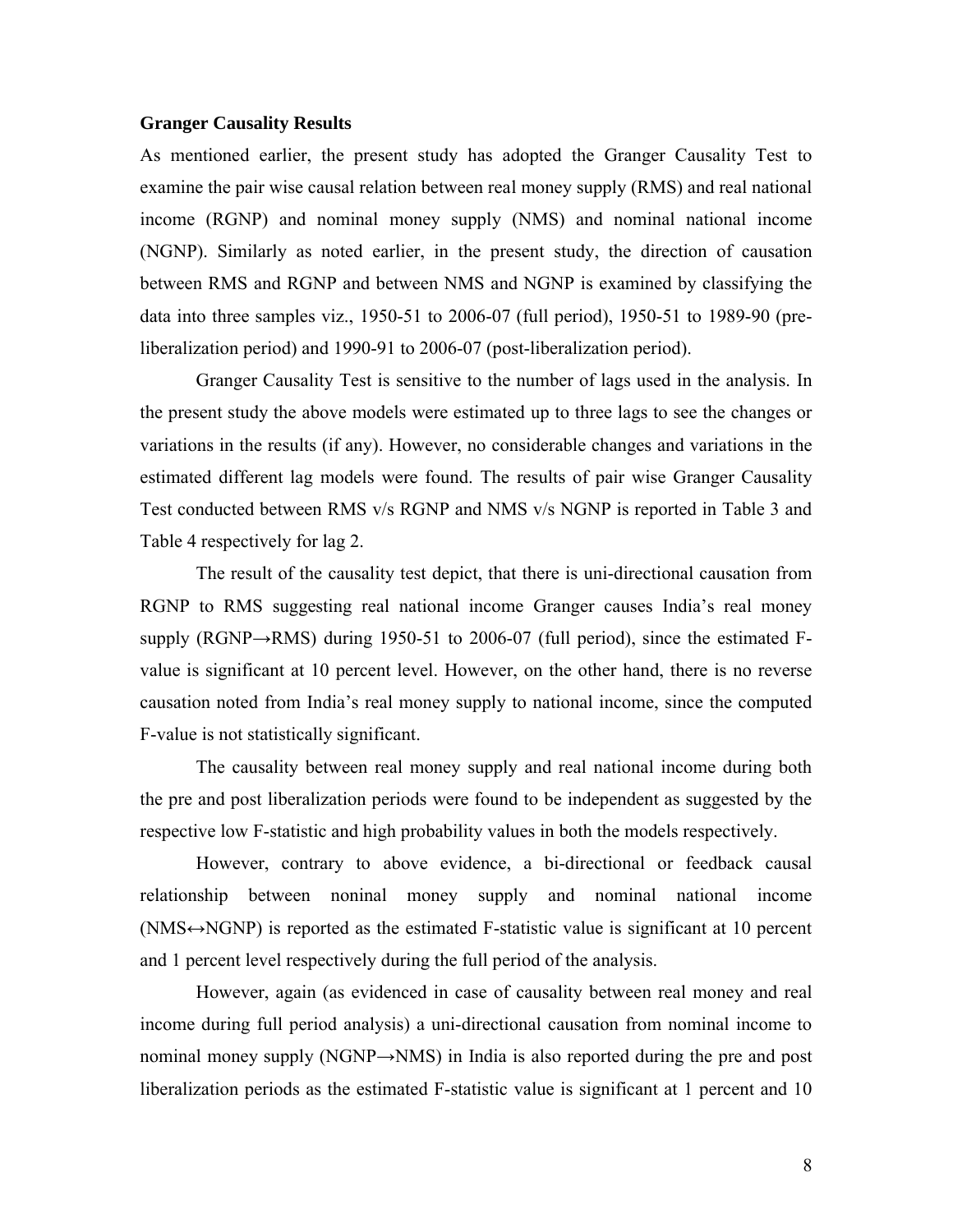percent level respectively in pre and post liberalization periods. This suggests that as the country's national income increases, the money supply also increases.

Thus, it can be observed that the causation between money and income (real and nominal) in different period of analysis stands different. The important point to be realised here is that, during pre-liberalization and post-liberalization period, the direction of causation between money and income stands same within real and nominal variables. For instance, during both pre and post-liberalization period, as evidenced by Granger causality results, the causality between RMS v/s RGNP was found to be independent where as, in case of NMS v/s NGNP a uni-directional causation from NGNP to NMS was established in both the pre and post-liberalization periods. This, suggests that there are other real, economic, social and institutional factors which are influencing the level of money and income in India.

| Full Period (1950-51 to 2006-07)                |         |         |                                      |    |  |  |
|-------------------------------------------------|---------|---------|--------------------------------------|----|--|--|
| Null Hypothesis                                 |         |         | F-Statistic Probability Observations | df |  |  |
| RGNP does not Granger Cause RMS                 | 2.07865 | 0.13599 | 54                                   | 49 |  |  |
| RMS does not Granger Cause RGNP                 | 0.79234 | 0.45850 | 54                                   | 49 |  |  |
| Pre-Liberalization period (1950-51 to 1989-90)  |         |         |                                      |    |  |  |
| RGNP does not Granger Cause RMS                 | 1.23897 | 0.30321 | 37                                   | 32 |  |  |
| RMS does not Granger Cause RGNP                 | 0.19702 | 0.82217 | 37                                   | 32 |  |  |
| Post-Liberalization period (1990-91 to 2006-07) |         |         |                                      |    |  |  |
| RGNP does not Granger Cause RMS                 | 0.6197  | 0.55957 | 14                                   | 9  |  |  |
| RMS does not Granger Cause RGNP                 | 0.1260  | 0.88315 | 14                                   | 9  |  |  |

**Table 3: Granger Causality Tests: Real GNP v/s Real Money Supply (Lag 2)**

*Source: Authors Estimations*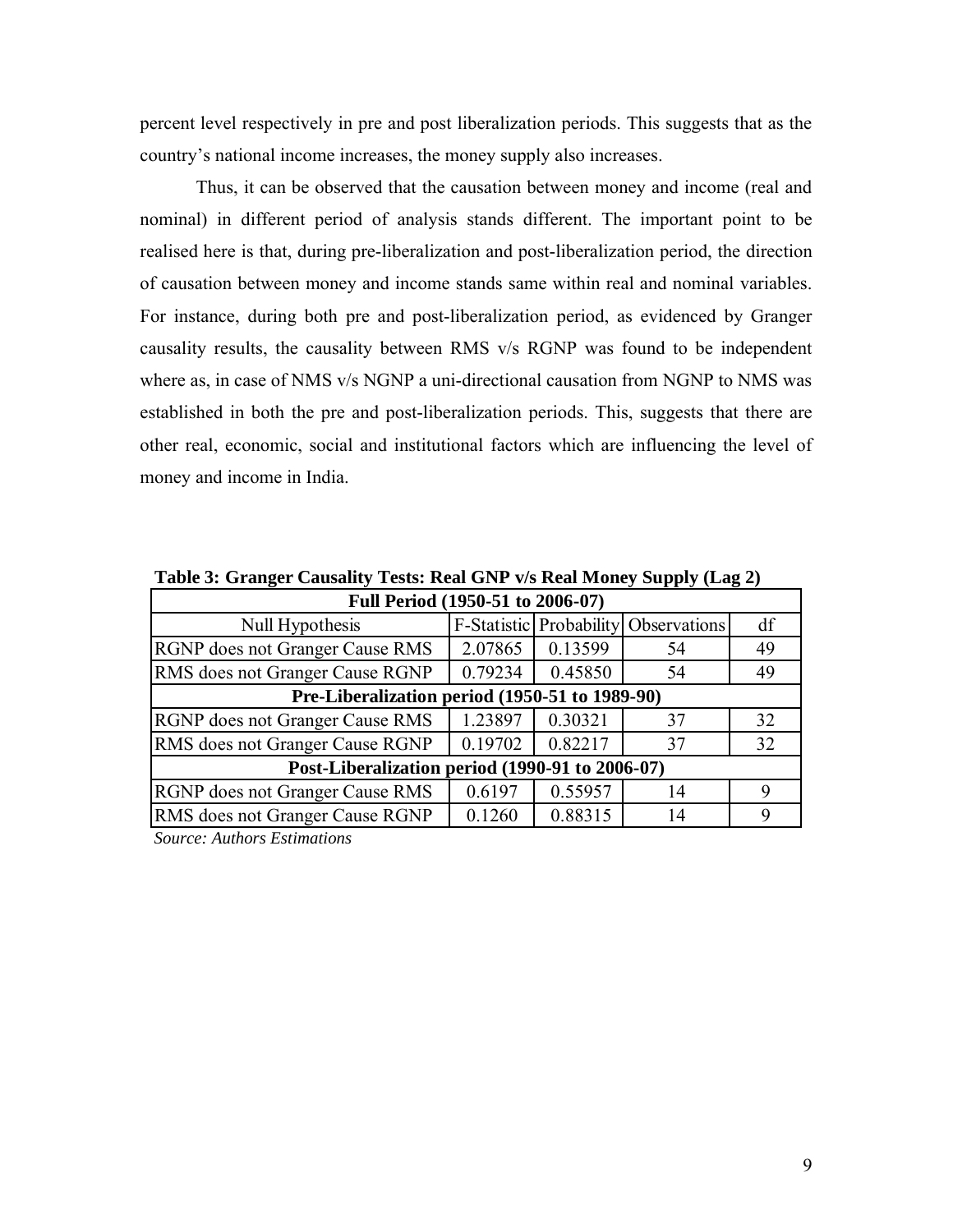| Full Period (1950-51 to 2006-07)                |         |         |                                             |    |  |  |
|-------------------------------------------------|---------|---------|---------------------------------------------|----|--|--|
| Null Hypothesis                                 |         |         | <b>F-Statistic Probability Observations</b> | df |  |  |
| NGNP does not Granger Cause NMS                 | 2.03176 | 0.142   | 54                                          | 49 |  |  |
| NMS does not Granger Cause NGNP                 | 7.83298 | 0.00112 | 54                                          | 49 |  |  |
| Pre-Liberalization period (1950-51 to 1989-90)  |         |         |                                             |    |  |  |
| NGNP does not Granger Cause NMS                 | 5.85611 | 0.0068  | 37                                          | 32 |  |  |
| NMS does not Granger Cause NGNP                 | 1.5693  | 0.22379 | 37                                          | 32 |  |  |
| Post-Liberalization period (1990-91 to 2006-07) |         |         |                                             |    |  |  |
| NGNP does not Granger Cause NMS                 | 2.81826 | 0.11210 | 14                                          | q  |  |  |
| NMS does not Granger Cause NGNP                 | 0.1587  | 0.85558 | 14                                          |    |  |  |
| $\alpha$ and $\alpha$                           |         |         |                                             |    |  |  |

**Table 4: Granger Causality Tests: Nominal GNP v/s Nominal Money Supply (Lag 2)**

*Source: Authors Estimations* 

#### **Co-integration Results**

As evidenced by the Granger causality results, there exists some short-run causal relationship between money and income in India. In order to assess the nature of causation and to determine long-run or equilibrium relationships between any two macroeconomic series, the concept of co-integration can be applied which was first introduced into the literature by Granger (1981). As pointed out, by Thomas, 1993, cointegration is the statistical implication of the existence of a long-run relationship between economic variables. In other words, from a statistical point of view, a long-term relationship means that the variables move together over time so that short-term disturbances from the long-term (if any) trend will be corrected (Manning and Andrianacos, 1993). The basic idea behind co-integration is that if, in the long-run, two or more series move closely together, even though the series themselves are trended, the difference between them is constant. It is possible to regard these series as defining a long-run equilibrium relationship, as the difference between them is stationary (Hall and Henry, 1989). A lack of co-integration suggests that such variables have no long-run relationship: in principal they can wander arbitrarily far away from each other (Dickey et. al., 1991).

As mentioned earlier, the present study applied Engle and Granger (1987) two step co-integration procedure to determine the existence of a long-run relationship between the selected macroeconomic variables. As noted earlier, before testing for cointegration, that is, in order to establish the existence or otherwise of a long-run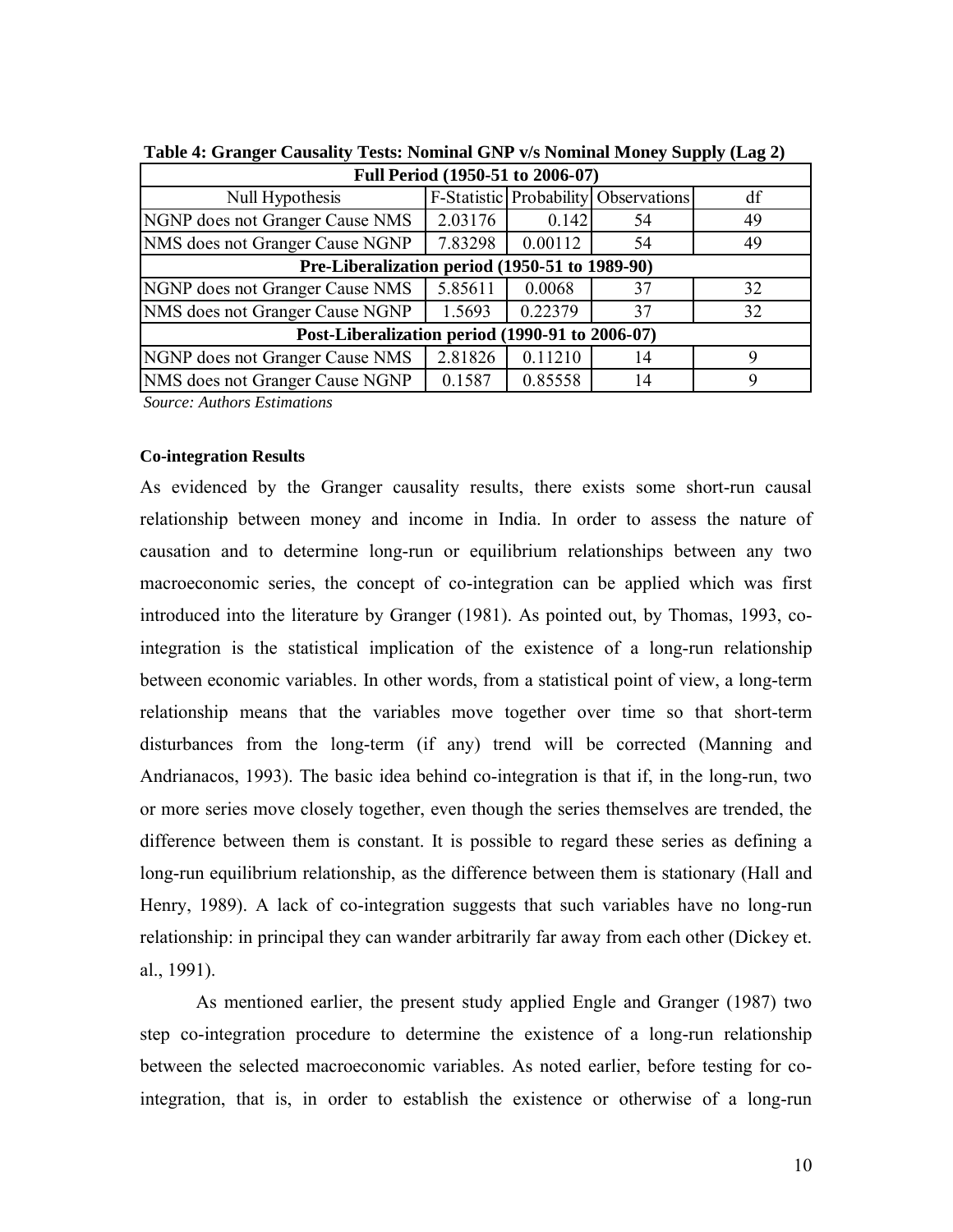relationship between two economic time series, say *y* and *x* it is first necessary to test whether variables are integrated to the same order. As found earlier, by applying the unit root tests the variables used in the analysis are integrated of order one  $[I(1)]$ , and become stationary after differencing once. Since all series are integrated of the same order, the series can be tested for the existence of a long-run relationship between them, i.e. cointegration.

The null hypothesis of the co-integration test is that the series formed by the residuals of each of the co-integrating regressions is not stationary. To test the null hypothesis of non-stationarity of the residuals, the ADF and PP unit root tests are employed on the residuals of each of the sample periods of real money supply v/s real income and nominal money supply v/s nominal income co-integrating regressions.

Table 5 and Table 6, presents the results of the ADF and PP unit-root tests for the residuals series from the different sampling periods co-integrating regressions respectively. The estimated results suggest that the null hypothesis of non-stationarity can be rejected for all the sampling periods depicting a long-run relationship between real money supply and real income and nominal money supply and nominal income. The 1 percent critical values (MacKinnon, 1991) are smaller (in absolute terms) than the calculated *test statistic*. Thus, the null hypothesis of non-stationarity can be rejected and the alternate hypothesis of stationarity can be accepted clearly indicating that there is long-run relationship between money supply and national income (both real and nominal) in India.

#### **IV**

#### **Concluding Remarks**

The present paper attempted to examine the long-run causation between real money and real income and between nominal money and nominal income in India over the period of 1950-51 to 2006-07. For the purpose, accordingly, necessary macroeconomic variables, viz., broad money  $(M_3)$  as a measure of money supply and GNP at factor cost as a measure of national income were collected from Handbook of Statistics on Indian Economy, 2007, RBI.

To investigate the causation between money and income (both real and nominal), the data was classified in to three samples viz., 1950-51 to 2006-07 (full period), 1950-51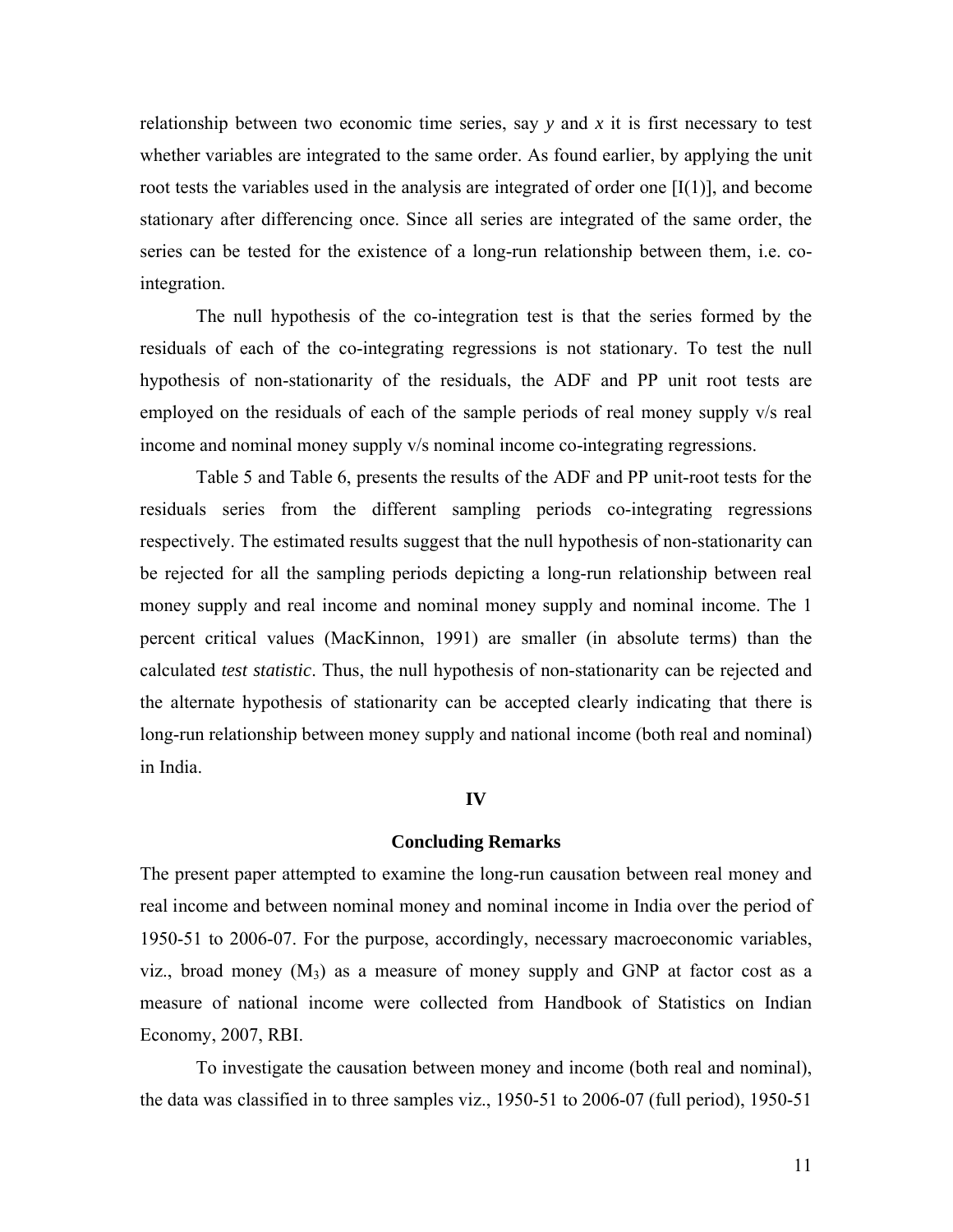to 1989-90 (pre-liberalization period) and 1990-91 to 2006-07 (post-liberalization period) in order to capture the effects of time shifts due to the liberalization process which India initiated during the early 1990's.

To test the short-run direction of causality between money supply and national income (real and nominal) Granger Causality Test was employed and to determine the existence of long-run relationship, co-integration analysis was employed.

The Granger causality test did not reveal a uniform direction of causality between money and income in India. The direction of causation between real money and real income was found to be uni-directional from RGNP to RMS during the full period of analysis. However, no amount of causation was found between real money and real income, during pre and post-liberalization period of analysis, suggesting an independent relationship between the two. More surprisingly, a feedback or a bilateral direction of causation was found between nominal money and nominal income during the full period of analysis. However, contrary to the causation of real money and real income, a unidirectional causality from nominal income to nominal money supply was found in both the pre and post-liberalization periods. Thus, overall from the evidence observed, one can assume that there are probably some other real, economic, social and institutional factors rather than money supply that have played a major role in the growth of national income of India.

Thus, due to the mixed direction of causation found between money and income (real and nominal) one finds it difficult either to accept or reject the monetarists or the Keynesians view in India.

Further, the co-integration analysis has established that the money supply and national income (both real and nominal) were found to be co-integrated suggesting a existence of long-run relationship between the two macroeconomic variables. Thus, the long-run direction of causation can be established by using error correction model and the direction of causality can be determined in a multivariate framework by including other macroeconomic variables, such as prices and interest rates (in a multivariate analysis) which are the limitations of the present study.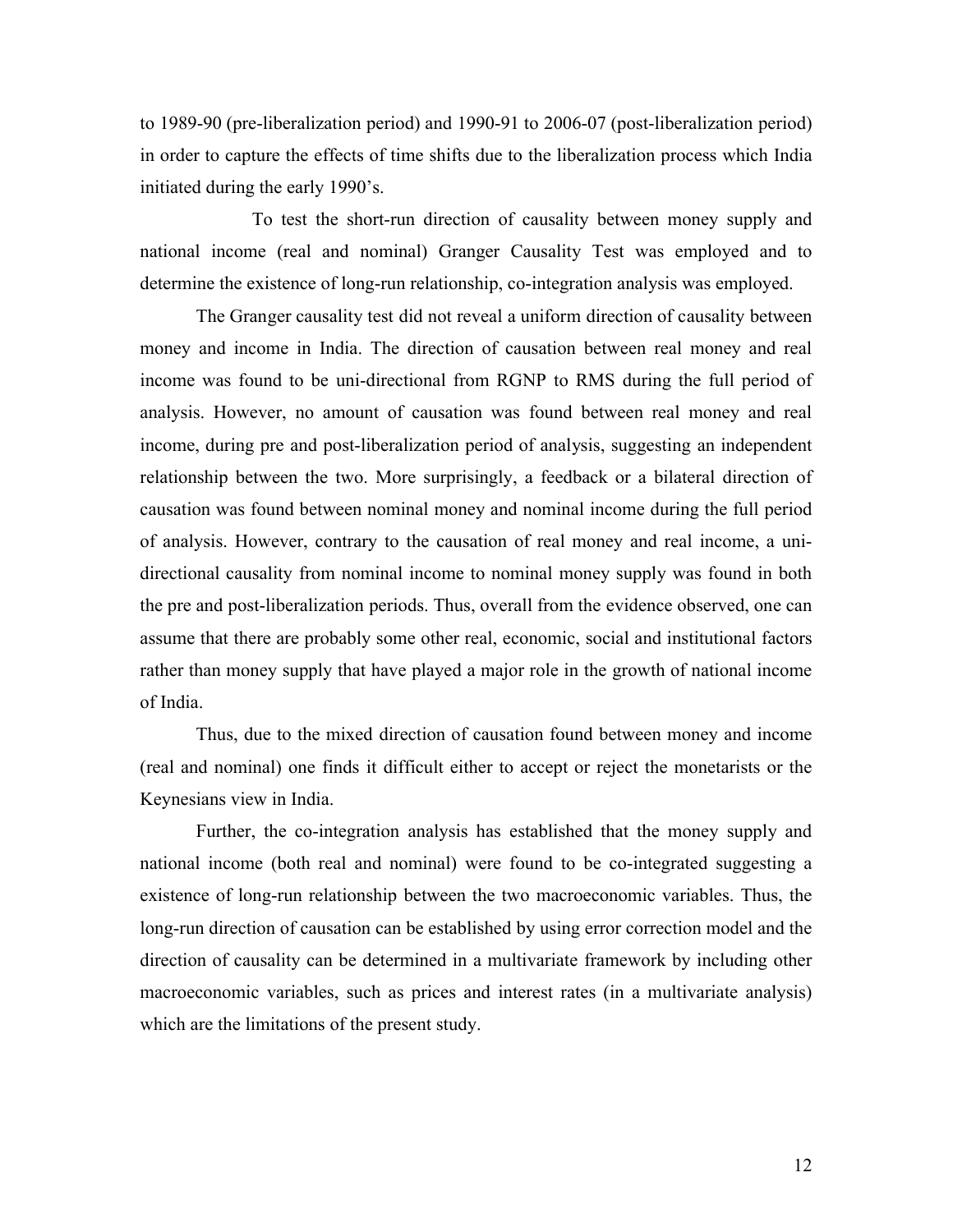| Full Period (1950-51 to 2006-07)                                   |                       |                                                                    |                |  |  |  |
|--------------------------------------------------------------------|-----------------------|--------------------------------------------------------------------|----------------|--|--|--|
| Variable                                                           | Coefficient           | t-Statistic                                                        | Probability    |  |  |  |
| $\overline{C}$                                                     | 0.117622              | 8.920215                                                           | $\theta$       |  |  |  |
| <b>RGNP</b>                                                        | 0.261247              | 1.076894                                                           | 0.2863         |  |  |  |
| $R^2$                                                              | 0.021                 | $D-W$                                                              | 0.56           |  |  |  |
|                                                                    |                       | <b>Engle-Granger Residual Based on Co-integration Test Results</b> |                |  |  |  |
| Variable                                                           |                       | ADF (1) Test Statistic                                             |                |  |  |  |
| $\hat{\mathbf{u}}_{\mathrm{t}}$                                    |                       | $-3.965962*$<br>$(-3.5547)$                                        |                |  |  |  |
|                                                                    |                       | PP (3) Test Statistic                                              |                |  |  |  |
| $\hat{\mathbf{u}}_{\mathrm{t}}$                                    |                       | $-5.180246*$<br>$(-3.5523)$                                        |                |  |  |  |
|                                                                    |                       | Pre-Liberalization period (1950-51 to 1989-90)                     |                |  |  |  |
| Variable                                                           | Coefficient           | t-Statistic                                                        | Probability    |  |  |  |
| $\overline{C}$                                                     | 0.115375              | 7.510252                                                           | $\overline{0}$ |  |  |  |
| <b>RGNP</b>                                                        | 0.057722              | 0.187891                                                           | 0.852          |  |  |  |
| $R^2$                                                              | 0.095                 | $D-W$                                                              | 0.41           |  |  |  |
|                                                                    |                       | <b>Engle-Granger Residual Based on Co-integration Test Results</b> |                |  |  |  |
| Variable                                                           |                       | ADF (1) Test Statistic                                             |                |  |  |  |
| $\hat{\mathbf{u}}_{\rm t}$                                         |                       | $-3.912170*$<br>$(-3.6171)$                                        |                |  |  |  |
|                                                                    |                       | PP (3) Test Statistic                                              |                |  |  |  |
| $\hat{\mathbf{u}}_{\mathrm{t}}$                                    |                       | $-4.318098*$<br>$(-3.6117)$                                        |                |  |  |  |
|                                                                    |                       | Post-Liberalization period (1990-91 to 2006-07)                    |                |  |  |  |
| Variable                                                           | Coefficient           | t-Statistic                                                        | Probability    |  |  |  |
| $\overline{C}$                                                     | 0.148894              | 6.847304                                                           | $\overline{0}$ |  |  |  |
| <b>RGNP</b>                                                        | 0.143279              | 0.421618                                                           | 0.6797         |  |  |  |
| $R^2$                                                              | 0.0125                | $D-W$                                                              | 2.07           |  |  |  |
| <b>Engle-Granger Residual Based on Co-integration Test Results</b> |                       |                                                                    |                |  |  |  |
| Variable                                                           |                       | ADF (1) Test Statistic                                             |                |  |  |  |
| $\hat{u}_t$                                                        |                       | $-5.978279*$<br>$(-4.0113)$                                        |                |  |  |  |
|                                                                    | PP (3) Test Statistic |                                                                    |                |  |  |  |
| $\hat{u}_t$                                                        |                       | $-4.108019*$<br>$(-3.9635)$                                        |                |  |  |  |

# **Table 5: Estimates of OLS and Engle-Granger Residual Based on Co-integration Test Results between RMS and RGNP**

Co-integrating regression model  $MS_t = \alpha_1 + \alpha_2 GNP_t + u_t$ 

*\* Significant at 1 % level*

*Figures within parentheses indicate critical values MacKinnon (1991) critical values for rejection of hypothesis of unit root are applied Source: Authors Estimations*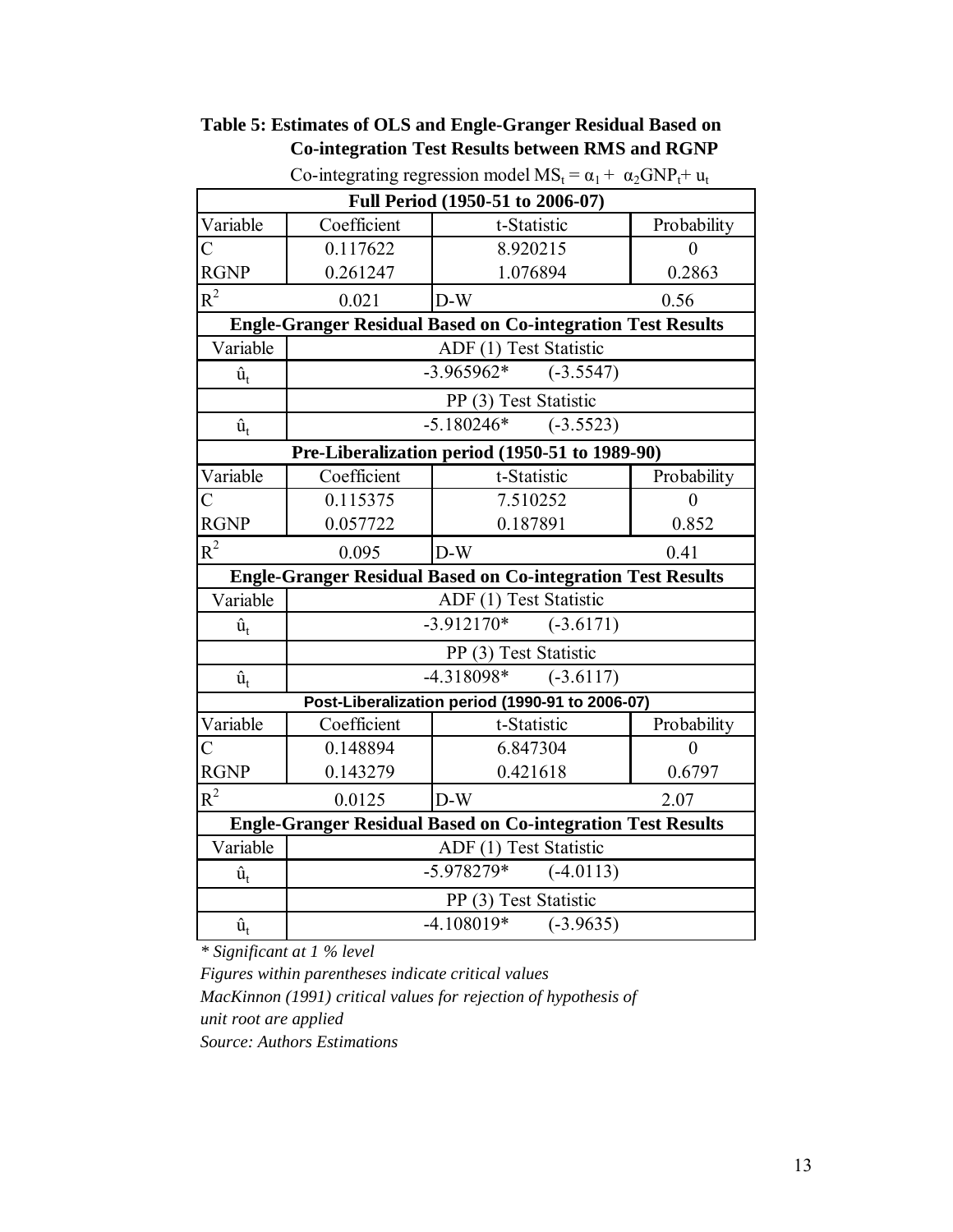| Table 6: Estimates of OLS and Engle-Granger Residual Based on |
|---------------------------------------------------------------|
| <b>Co-integration Test Results between NMS and NGNP</b>       |

| $\frac{1}{2}$                                                      |                                  |                                                                    |             |  |  |  |
|--------------------------------------------------------------------|----------------------------------|--------------------------------------------------------------------|-------------|--|--|--|
|                                                                    | Full Period (1950-51 to 2006-07) |                                                                    |             |  |  |  |
| Variable                                                           | Coefficient                      | t-Statistic                                                        | Probability |  |  |  |
| $\overline{C}$                                                     | 0.085702                         | 5.456418                                                           | $\theta$    |  |  |  |
| <b>NGNP</b>                                                        | 0.411637                         | 3.089312                                                           | 0.0032      |  |  |  |
| $R^2$                                                              | 0.15                             | $D-W$                                                              | 0.961       |  |  |  |
|                                                                    |                                  | <b>Engle-Granger Residual Based on Co-integration Test Results</b> |             |  |  |  |
| Variable                                                           |                                  | ADF (1) Test Statistic                                             |             |  |  |  |
| $\hat{\mathbf{u}}_{\mathrm{t}}$                                    |                                  | $-4.201528*$<br>$(-3.5547)$                                        |             |  |  |  |
|                                                                    |                                  | PP (3) Test Statistic                                              |             |  |  |  |
| $\hat{\mathbf{u}}_{\rm t}$                                         |                                  | $-6.103259*$<br>$(-3.5523)$                                        |             |  |  |  |
|                                                                    |                                  | Pre-Liberalization period (1950-51 to 1989-90)                     |             |  |  |  |
| Variable                                                           | Coefficient                      | t-Statistic                                                        | Probability |  |  |  |
| $\overline{C}$                                                     | 0.083797                         | 4.562119                                                           | 0.0001      |  |  |  |
| <b>NGNP</b>                                                        | 0.346268                         | 2.123719                                                           | 0.0404      |  |  |  |
| $R^2$                                                              | 0.109                            | $D-W$                                                              | 0.80        |  |  |  |
|                                                                    |                                  | <b>Engle-Granger Residual Based on Co-integration Test Results</b> |             |  |  |  |
| Variable                                                           | ADF (1) Test Statistic           |                                                                    |             |  |  |  |
| $\hat{\mathbf{u}}_{\rm t}$                                         | $-3.783485*$<br>$(-3.6171)$      |                                                                    |             |  |  |  |
|                                                                    |                                  | PP (3) Test Statistic                                              |             |  |  |  |
| $\hat{\mathbf{u}}_{\mathrm{t}}$                                    |                                  | $-4.888744*$<br>$(-3.6117)$                                        |             |  |  |  |
|                                                                    |                                  | Post-Liberalization period (1990-91 to 2006-07)                    |             |  |  |  |
| Variable                                                           | Coefficient                      | t-Statistic                                                        | Probability |  |  |  |
| $\overline{C}$                                                     | 0.111062                         | 3.937696                                                           | 0.0015      |  |  |  |
| <b>NGNP</b>                                                        | 0.373832                         | 1.690905                                                           | 0.113       |  |  |  |
| $R^2$                                                              | 0.169                            | $D-W$                                                              | 2.32        |  |  |  |
| <b>Engle-Granger Residual Based on Co-integration Test Results</b> |                                  |                                                                    |             |  |  |  |
| Variable                                                           |                                  | ADF (1) Test Statistic                                             |             |  |  |  |
| $\hat{\mathbf{u}}_{\rm t}$                                         |                                  | $-4.697378*$<br>$(-4.0113)$                                        |             |  |  |  |
|                                                                    |                                  | PP (3) Test Statistic                                              |             |  |  |  |
| $\hat{\mathbf{u}}_{\mathrm{t}}$                                    |                                  | $-4.711540*$ $(-3.9635)$                                           |             |  |  |  |

Co-integrating regression model  $MS_t = \alpha_1 + \alpha_2 GNP_t + u_t$ 

*\* Significant at 1 % level*

*Figures within parentheses indicate critical values MacKinnon (1991) critical values for rejection of hypothesis of unit root are applied Source: Authors Estimations*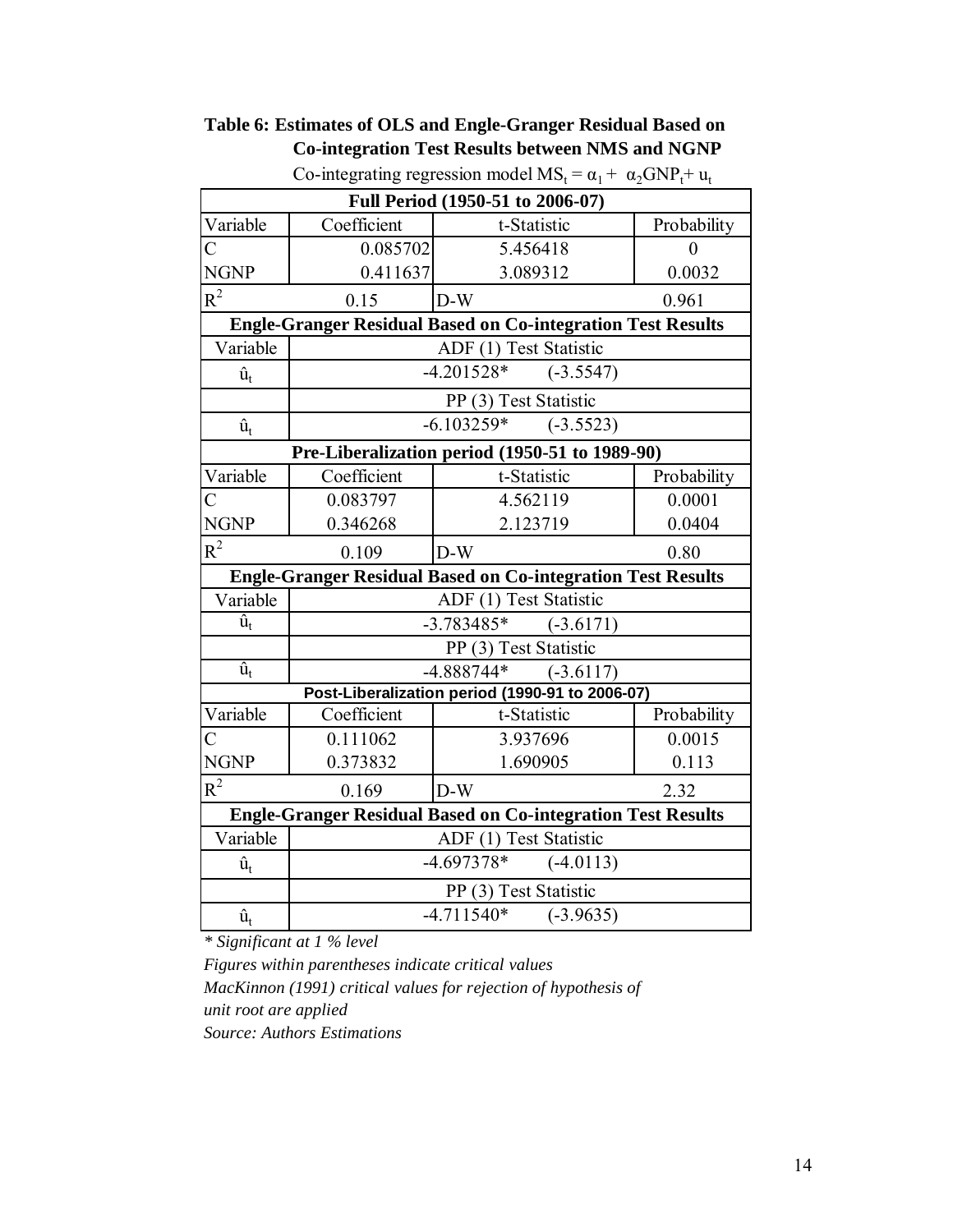#### **References**

- 1. Barth, J., and J. Bannett (1974), "The Role of Money in the Canadian Economy: An Empirical Test", Canadian Journal of Economics, May, 306–311.
- 2. Dickey, D. A., Jansen, D. W. and Thornton, D. C. (1991), "A Primer on Cointegration with an Application to Money and Income", Review Federal Reserve Bank of ST. Louis, 73 (2), 58-78.
- **3.** Dereyes, F., D. Starleaf, and G. Wang (1980), "Test of Direction of Causation Between Money and Income in Six Countries", *Southern Economic Journal*, October, 477–487
- 4. Engle, R. F. and Granger, C. W. (1987), "Co-integration and Error Correction: Representation, Estimation and Testing", Econometrica, 55, 251-276.
- **5.** Fiege, E. and Pearce, D., (1976), "Economical Rational Expectation; Are Innovations in the Rate of Inflation Independent of Innovations in Measure of Monetary and Fiscal Policy?," Journal of Political Economy, 499-552
- 6. Granger, C. W, J. (1981), "Some Properties of Time Series Data and Their use in Econometric Model Specification", Journal of Econometrics, 16, 121-130.
- 7. Hall, S. G. and Henry, S. S. B. (1989), *Macroeconomic Modelling.* Amsterdam (The Netherlands): Elsevier Science Publishers.
- 8. Joshi, K., and S. Joshi (1985), Money, Income, and Causality: A Case Study for India. *Arthavikas*.
- 9. Lee, S., and W. Li (1983), "Money, Income, and Prices and their Lead-lag Relationship in Singapore", Singapore *Economic Review*, April, 73–87.
- 10. MacKinnon, J. G. (1991). "Critical Values for Cointegration Tests", in R. F. Engle and C. W. J. Granger (eds.), *Long-Run Economic Relationships: Readings in Cointegration*, Oxford: Oxford University Press.
- 11. Manning, L. M. and Adriacanos, D. (1993), "Dollar Movements and Inflation: a Cointegration Analysis", *Applied Economics*, 25, 1483-1488.
- 12. Pierce, D., (1977) "Relationship- and the Lack Thereof- Between Economic Time Series, with Special Reference to Money and Interest Rates," Journal of American Statistical Association, 11-26.